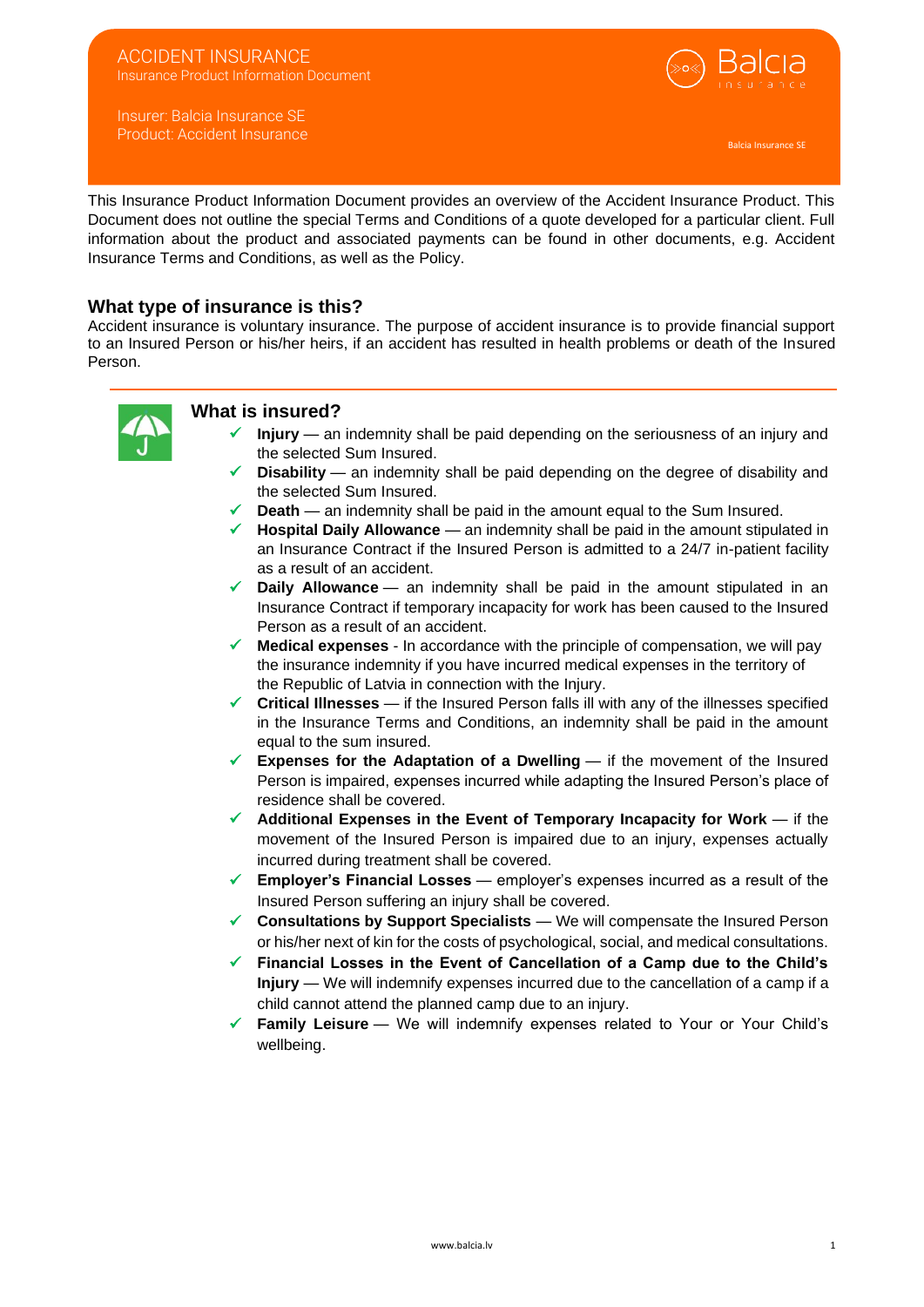

# **What is not insured?**

- **\*** Engagement in active military service or studies at any military unit.
- **\*** Mentally ill persons or persons requiring constant care.
- **\*** Professional sports.

! Full information on non-Insured Events is specified in insurance Terms and Conditions, as well as the Contract (policy).



## **Are there any coverage restrictions?**

- ! An insurance indemnity shall not be paid for the events that occurred before an Insurance Contract was entered into.
- ! An insurance indemnity shall not be paid for injuries not specified in the Table of Insurance Indemnities.
- ! If the Insured Person is under the influence of alcohol, narcotic or other inebriating substances.

! Full information on non-Insured Events is specified in insurance Terms and Conditions, as well as the Contract (policy).



## **What is the geographical coverage of my insurance?**

Insurance coverage shall be valid across the world.



# **What are my obligations?**

- **-** To provide the Insurer with true information before entering into a Contract and during the validity period of that Contract.
- **-** To pay an insurance premium in the amount and within the term specified in a policy.
- **-** If an Insured Event occurs, to contact a medical treatment institution and, as soon as possible, contact the Insurer. To fulfil Insurer's instructions, to take steps to establish the circumstances of occurrence of the injury and minimising loss.



# **When and how should I make payment?**

An insurance premium must be paid in the amount and within the term specified in an insurance contract.



## **When does coverage start and end?**

- Insurance coverage shall start on the date specified in an Insurance Contract provided that an insurance premium has been paid pursuant to the procedures, within the term and in the amount stipulated in the Insurance Contract.
- Insurance coverage shall end upon the expiry of the insurance period.
- Insurance coverage may end before the expiry of the insurance period, e.g. upon the termination of an Insurance Contract.